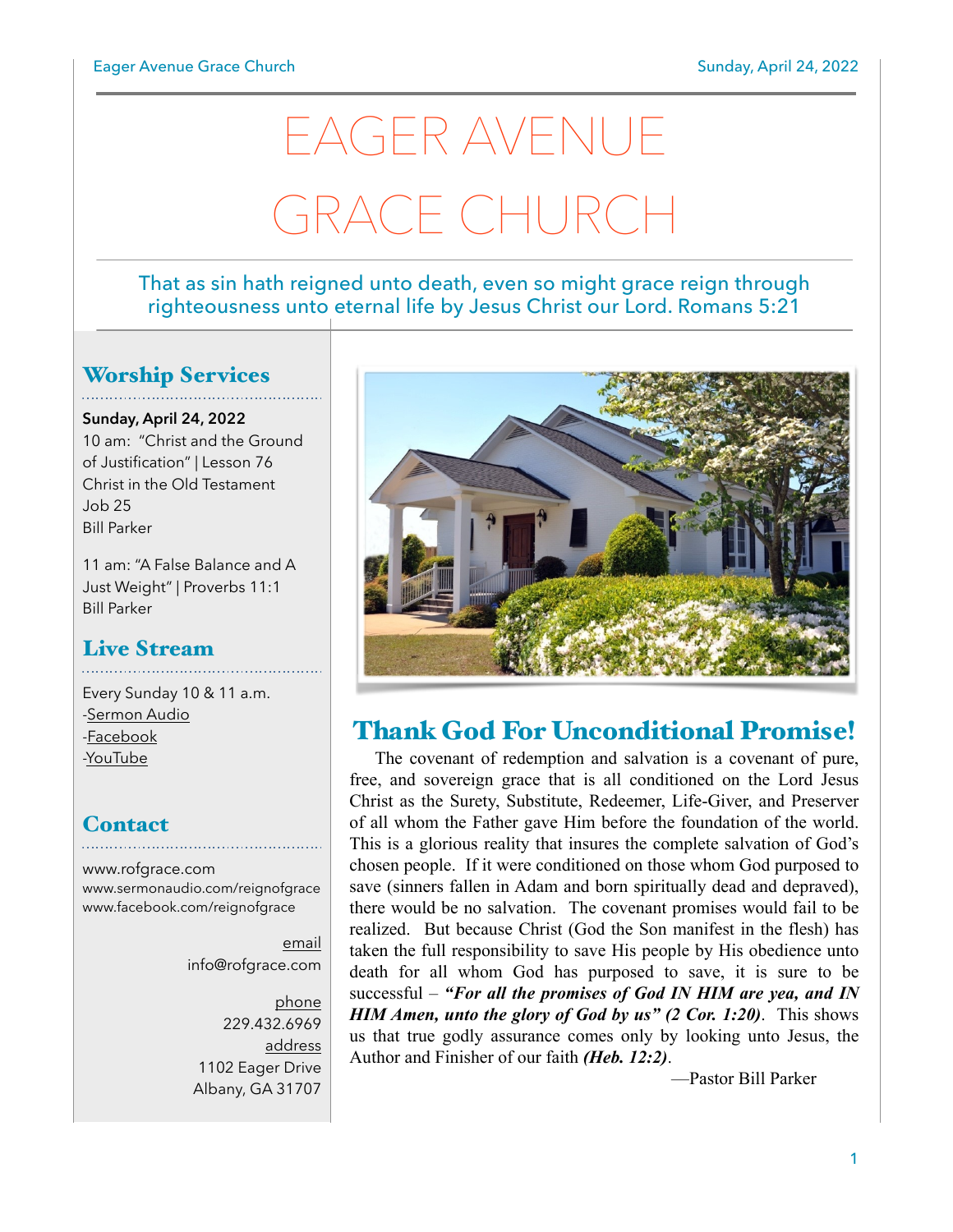#### PROVERBS 11:1

"A false balance is an abomination to the Lord, but a just weight is his delight."

#### **Birthdays**

Ralston Sparks - Apr. 25th Mary margeson - Apr. 29th Jimmy Casey - Apr. 30th

#### **Hymns**

**April 24th services Whiter Than Snow - 310 Unsearchable Riches - 495**

#### Prayer Requests

 Winston and Patricia Pannell, Alex Wages, Audrey Asher, Frank Dell, Cathy Robinson, Lori Ann Loosier, Leonard Qualls, Cassie Broxton, Nancy Byrd, James Mwali and the mission in Malawi, Africa.

 *"Wherefore, holy brethren, partakers of the heavenly calling, consider the Apostle and High Priest of our profession, Christ Jesus;" (Heb. 3:1).*

 True worship is a biblical and heart-felt consideration of the glory of the Person and righteousness of our dear Lord and Savior Jesus Christ. We trust Him and live by His Word. He is our Great High Priest, and we stand accepted with God in Him. All our prayers, our praises, our fellowship, and our glory is in and by Him Whom to know is life eternal. — **Pastor Bill Parker** 

# All For Whom Christ Died Shall **Live**

 The death of Christ is no gesture from God that He will save sinners IF they will believe or make the right decision to follow Him. There is absolutely nothing in God's Word that would indicate such a conditional promise from God. The Word of God sets forth undeniable truths about fallen man and the death of Christ –

(1) All people naturally are spiritually dead and will not receive and believe the things of the Spirit – *"But the natural man receiveth not the things of the Spirit of God: for they are foolishness unto him: neither can he know them, because they are spiritually discerned" (1 Cor. 2:14)*.

(2) Spiritually dead people must be born again by the Spirit else they cannot see or enter the kingdom of heaven – *"Jesus answered and said unto him, Verily, verily, I say unto thee, Except a man be born again, he cannot see the kingdom of God" (John 3:3)*.

(3) The new birth is not by the works or the wills of men but by the will and work of God from Christ – *"But as many as received Him, to them gave He power* [the right, privilege] *to become the sons of God, even to them that believe on His name: which were born, not of blood, nor of the will of the flesh, nor of the will of man, but of God" (John 1:12-13)*.

(4) All for whom Christ died shall be born again and brought to Christ in the power of the Holy Spirit by God-given faith – *"And I, if I be lifted up from the earth, will draw all men* [all for whom He died] *unto Me. This He said, signifying what death He should die (John 12:32-33)*. —Copied